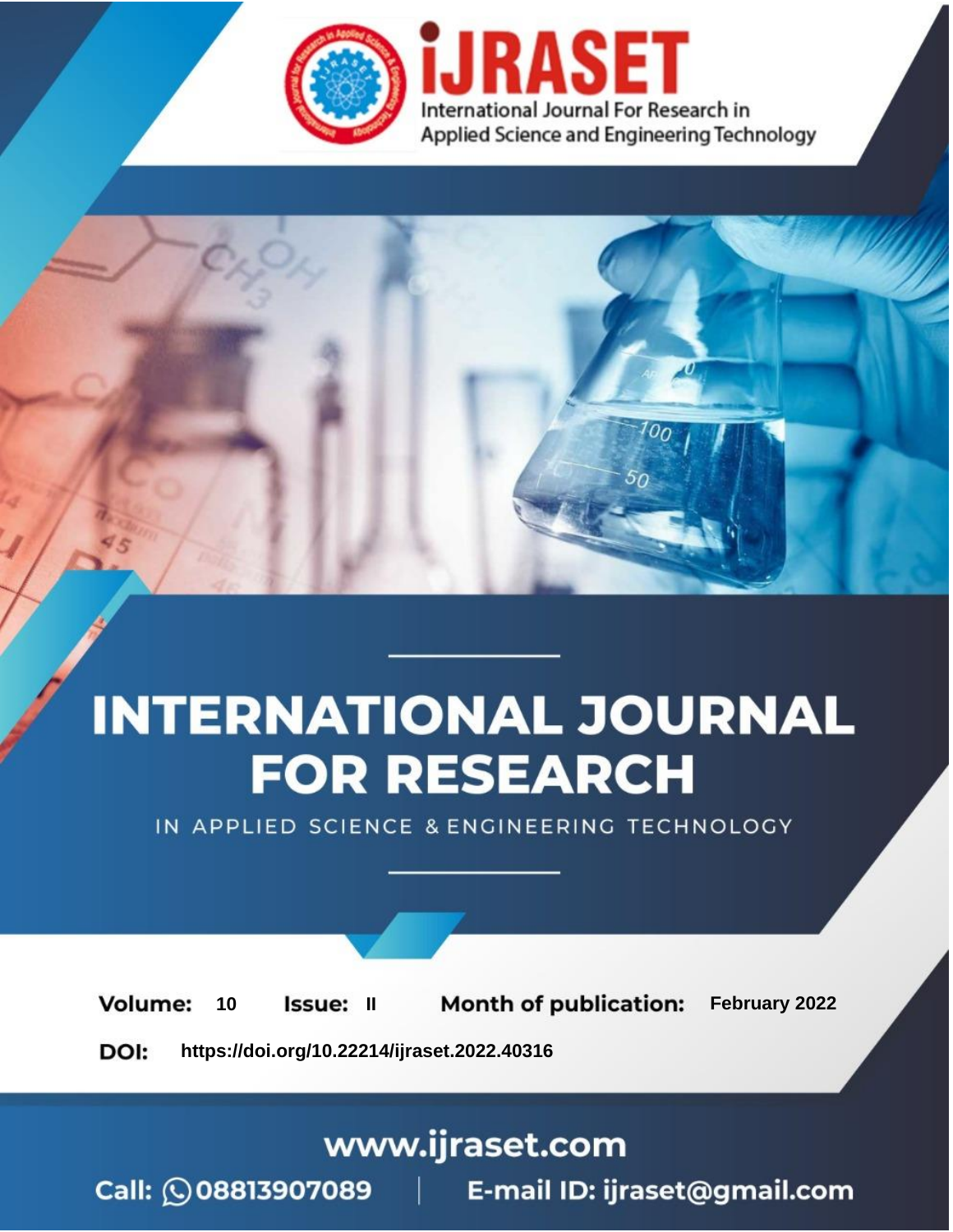### **Impact of Online Marketing Practices on e-Business Models in India: Choice as a Determinant**

Dr. Neeraj Mathur<sup>1</sup>, Dr. Rashmi Mathur<sup>2</sup>

*<sup>1</sup>Associate Professor, <sup>2</sup>Assistant Professor, Faculty of Computer Science, Lachoo Memorial College of Science & Technology, Jodhpur*

*Abstract: Till today, Web portal Model is popular e- business model which is selling a wide range of products, with both depth and breadth of range. However, over recent years, consumers have become more discerning due to changing lifestyles, spending priorities and shopping patterns (Fisher, 1998). The focus of this research paper is to draw attention of marketers and shoppers towards the need to develop a hypothetical model named Global Super Store Model, is to change the consumer towards provision of providing a wide range of products with price comparison facility on a single portal along with a huge range of brand name suppliers. This research paper is also an attempt to find out the impact of online marketing practices on both existing Web Portal Model and our Global Super Store Model for choice as a determinant. Keywords: Choice, Global super store, Online Shopping, Web portal model, Online marketing practices, India.*

#### **I. INTRODUCTION**

In this research paper we examined the existing e-business model (Web portal model) and understand how it works and also try to find creative ways to improve it thus maximizing its power and proposing a new **hypothetical model** named **Global Super Store.**

Till date, existing Web portal Model is selling a wide range of products, with both depth and breadth of range. However, over recent years, consumers have become more discerning due to changing lifestyles, spending priorities and shopping patterns (Fisher, 1998).

The focus of Hypothetical Global Super Store Model is to change the consumer towards provision of providing a wide range of products on a single portal along with a huge range of brand name suppliers.

It will also try to provide a 'total solution' to customers. The basic aim of Global Super Store Model is to simplify the shopping process for customers.

Every day, millions of people go online to do research about products and make purchases from thousands of different online merchants. The web allows us to do comparison and shop for the best deals and locate products that might otherwise be difficult to find. Existing Web portal Model is selling a wide range of products, with both depth and breadth of range.

#### *A. Hypothesis*

It is hypothesized that the impact of online marketing practices will be more on Global Super Store model in comparison to Web Portal Model.

#### **II. RESEARCH METHODOLOGY**

- *1) Data Collection:* The data was collected through self constructive questionnaire which was administered on the selected sample by e-mails, or by posting a link on website and social networks.
- *2) Sample Size:* An online survey was conducted from 400 Respondents for our research. Out of them, 200 were male and 200 were female. Out of this 376 were complete valid responses. The age group of respondents was 18 and above. The respondents included students, housewives, retired people, professionals including teachers, software engineers, chartered accountants etc.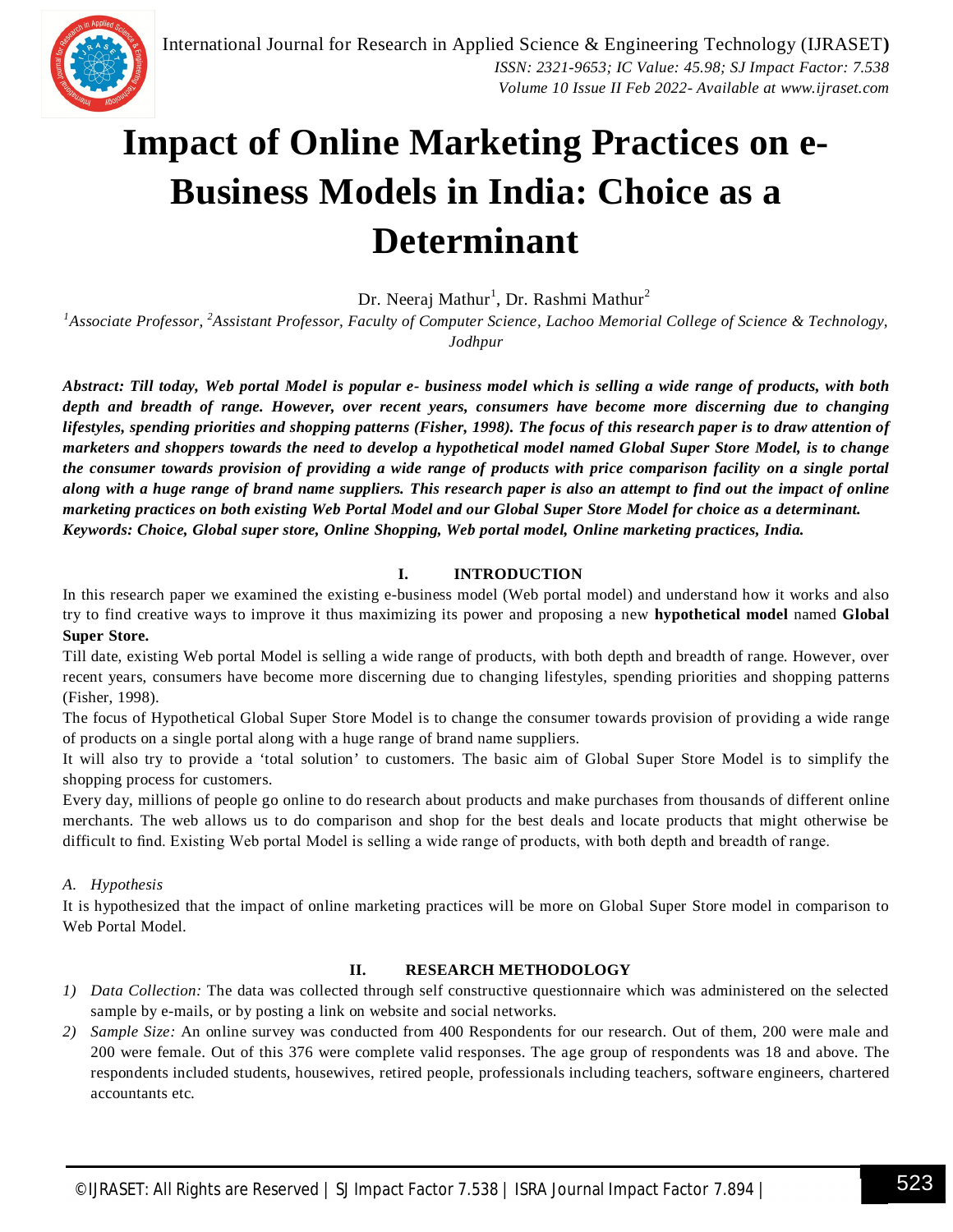International Journal for Research in Applied Science & Engineering Technology (IJRASET**)**



 *ISSN: 2321-9653; IC Value: 45.98; SJ Impact Factor: 7.538 Volume 10 Issue II Feb 2022- Available at www.ijraset.com*

#### **III. TOOL / TECHNIQUE USED FOR DATA ANALYSIS**

A comparative analysis of the impact of various factors of online marketing on the determinants of Web Portal Model and Global Super Store Model was done.

ANNOVA test was applied to know the impact of the various factors of online marketing on Choice as a determinant of Web Portal Model and Global Super Store model.

Further, the impact of online marketing was subdivided into 9 factors that broadly characterize the online marketing practices, which, as per the questionnaire are as follows:

- *1) Factor 1:* Trend of online advertising
- *2) Factor 2:* Online targeted people
- *3) Factor 3:* Consumer buying behaviors
- *4) Factor 4:* The buying patterns of men and women
- *5) Factor 5:* Attitudes
- *6) Factor 6:* A prior experience
- *7) Factor 7:* Security
- *8) Factor 8:* Brand metrics
- *9) Factor 9:* Search for a product online

Thus, each of the factors of online marketing was studied in relation to its impact on the Choice as a determinant of Web Portal Model and Global Super Store Model separately.

ANNOVA test was applied to know the impact of various online marketing practices on choice as a factor of Web Portal Model.

H1: It was hypothesized that online advertising practices has no significant impact on choice in Web Portal Model.

|             |                       | Sum of<br>Squares | Df             | Mean Square | $\mathbf F$ | Sig. |
|-------------|-----------------------|-------------------|----------------|-------------|-------------|------|
|             |                       |                   |                |             |             |      |
| $\mathbf I$ | <b>Between Groups</b> | 21.126            | 4              | 5.282       | 4.040       | .003 |
|             | Within Groups         | 804.009           | 615            | 1.307       |             |      |
|             | Total                 | 825.135           | 619            |             |             |      |
| $\rm II$    | <b>Between Groups</b> | 46.334            | $\overline{4}$ | 11.583      | 11.732      | .000 |
|             | Within Groups         | 603.277           | 611            | .987        |             |      |
|             | Total                 | 649.610           | 615            |             |             |      |
| $\rm III$   | <b>Between Groups</b> | 13.561            | $\overline{4}$ | 3.390       | 3.290       | .011 |
|             | Within Groups         | 625.498           | 607            | 1.030       |             |      |
|             | Total                 | 639.059           | 611            |             |             |      |
| ${\rm IV}$  | <b>Between Groups</b> | 22.361            | $\overline{4}$ | 5.590       | 5.081       | .000 |
|             | Within Groups         | 648.077           | 589            | 1.100       |             |      |

Table 1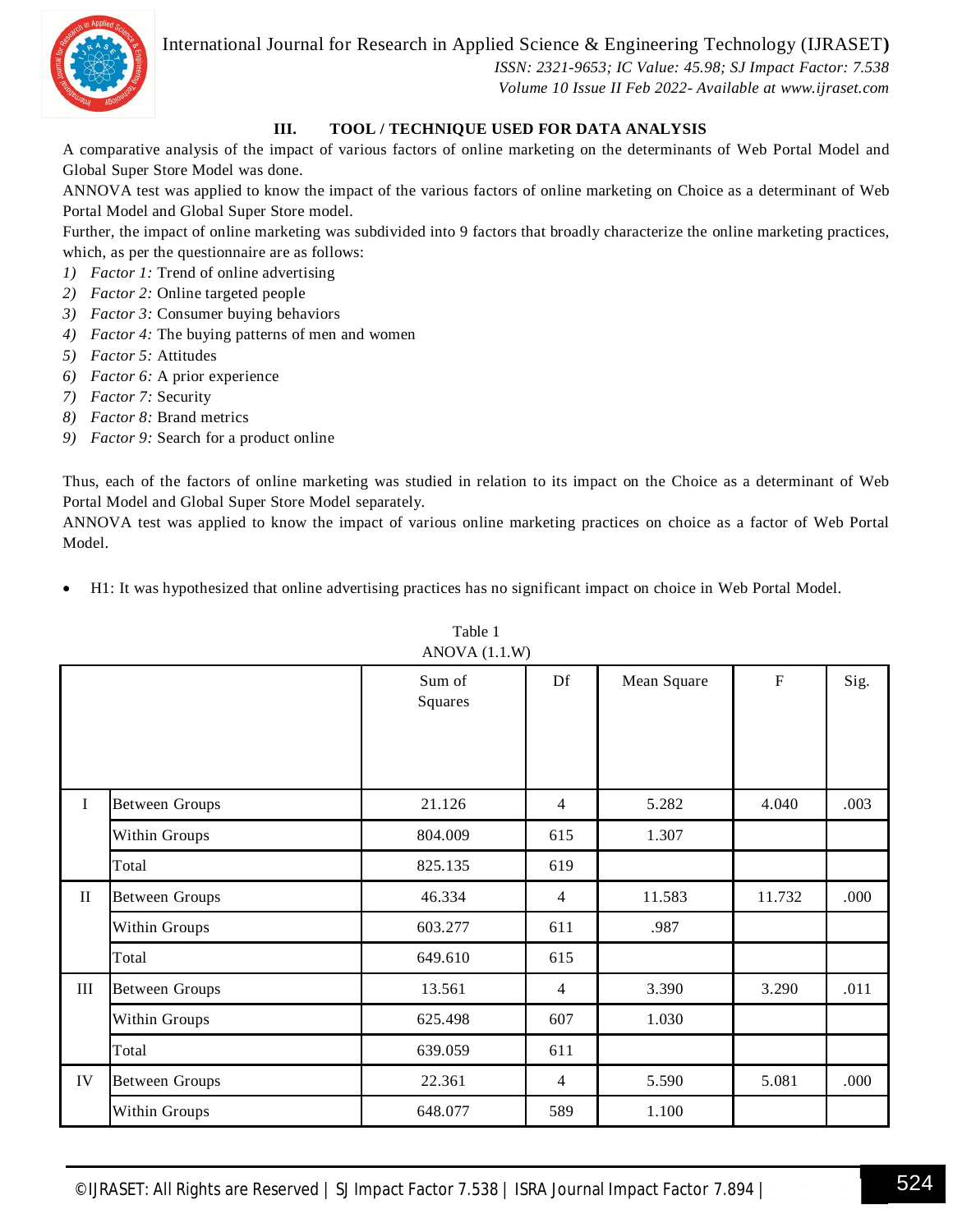

International Journal for Research in Applied Science & Engineering Technology (IJRASET**)**

 *ISSN: 2321-9653; IC Value: 45.98; SJ Impact Factor: 7.538 Volume 10 Issue II Feb 2022- Available at www.ijraset.com*

|               | Total                 | 670.438 | 593            |        |        |      |
|---------------|-----------------------|---------|----------------|--------|--------|------|
| $\mathbf V$   | <b>Between Groups</b> | 18.762  | $\overline{4}$ | 4.690  | 5.879  | .000 |
|               | Within Groups         | 461.923 | 579            | .798   |        |      |
|               | Total                 | 480.685 | 583            |        |        |      |
| VI            | <b>Between Groups</b> | 13.368  | $\overline{4}$ | 3.342  | 4.677  | .001 |
|               | Within Groups         | 406.618 | 569            | .715   |        |      |
|               | Total                 | 419.986 | 573            |        |        |      |
| VII           | <b>Between Groups</b> | 41.331  | $\overline{4}$ | 10.333 | 10.083 | .000 |
|               | Within Groups         | 546.178 | 533            | 1.025  |        |      |
|               | Total                 | 587.509 | 537            |        |        |      |
| <b>VIII</b>   | <b>Between Groups</b> | 8.444   | $\overline{3}$ | 2.815  | 4.267  | .005 |
|               | Within Groups         | 317.943 | 482            | .660   |        |      |
|               | Total                 | 326.387 | 485            |        |        |      |
| $\mathbf{IX}$ | <b>Between Groups</b> | 6.701   | $\overline{3}$ | 2.234  | 2.669  | .047 |
|               | Within Groups         | 301.255 | 360            | .837   |        |      |
|               | Total                 | 307.956 | 363            |        |        |      |

As per the given table, it was found that online marketing practices had a significant impact on choice in Web Portal Model, as the null hypothesis was rejected in all the above factors apart from Factor IX where significance value comes out to be .047, which is almost equal to .05. This factor was the search for a product online. Thus search for a product online has no significant relation to choice by consumers in Web Portal Model.

Thus in case of Web Portal Model, taking choice determinant, it was found out that choice of a customer is affected by various trends of online marketing practices. These practices of online marketing include trends of online advertising, online targeted people, their buying behaviors, the difference in buying patterns of men and women, their attitudes and prior experience, security concerns, and brand metrics.

Information gathering and search for the desired product is one of the most basic use of the Web and often the first step in consumer decision making. It manifests itself in different ways for each of the products searched. Many of the choices searched are relevant to buyers but at the same time, it is a challenging task to sort through them.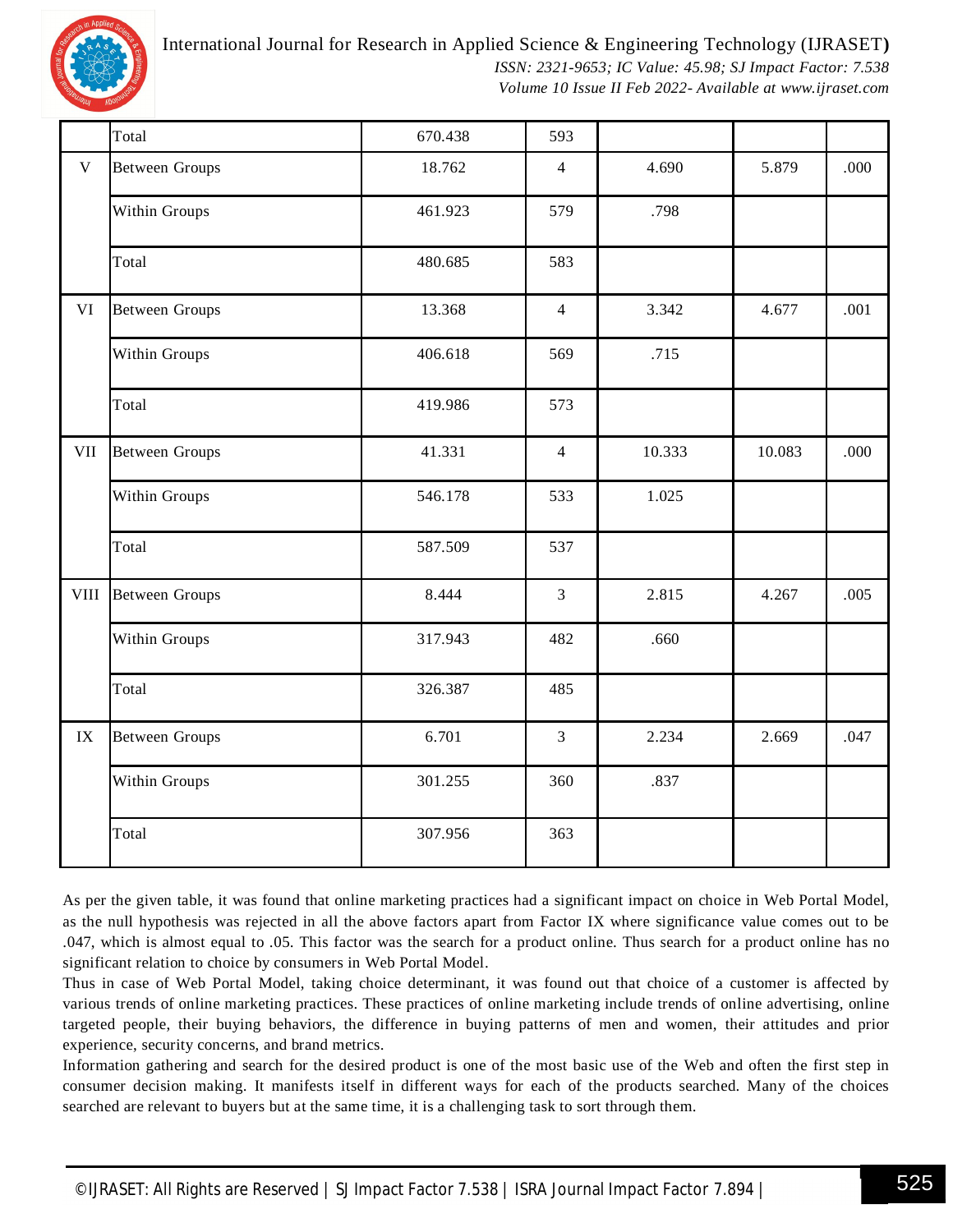

#### International Journal for Research in Applied Science & Engineering Technology (IJRASET**)**  *ISSN: 2321-9653; IC Value: 45.98; SJ Impact Factor: 7.538 Volume 10 Issue II Feb 2022- Available at www.ijraset.com*

In case of Web Portal Model, when a consumer is searching for a product, he has to visit several different sites to explore more choice, since in Web Portal Model there are limited choices available at a single site and the thereby leading him to visit different Websites for discovering his desired product. Hence the choice becomes restricted at a single site. So, search for a product online is not a significant factor in case of Web Portal Model.

 H 2: It was hypothesized that various online marketing practices had no impact on choice determinant as per the Global Super Store Model.

|               |                       | Sum of Squares | Df             | Mean Square | ${\bf F}$ | Sig. |
|---------------|-----------------------|----------------|----------------|-------------|-----------|------|
| $\mathbf I$   | <b>Between Groups</b> | 39.204         | $\overline{4}$ | 9.801       | 7.688     | .000 |
|               | Within Groups         | 776.405        | 609            | 1.275       |           |      |
|               | Total                 | 815.609        | 613            |             |           |      |
| $\rm II$      | <b>Between Groups</b> | 14.704         | $\overline{4}$ | 3.676       | 3.526     | .007 |
|               | Within Groups         | 630.804        | 605            | 1.043       |           |      |
|               | Total                 | 645.508        | 609            |             |           |      |
| $\rm III$     | <b>Between Groups</b> | 3.866          | $\overline{4}$ | .966        | .929      | .447 |
|               | Within Groups         | 625.335        | 601            | 1.040       |           |      |
|               | Total                 | 629.201        | 605            |             |           |      |
| IV            | <b>Between Groups</b> | 30.196         | 4              | 7.549       | 6.935     | .000 |
|               | Within Groups         | 634.599        | 583            | 1.089       |           |      |
|               | Total                 | 664.796        | 587            |             |           |      |
| $\mathbf V$   | <b>Between Groups</b> | 23.101         | $\overline{4}$ | 5.775       | 7.352     | .000 |
|               | Within Groups         | 450.131        | 573            | .786        |           |      |
|               | Total                 | 473.232        | 577            |             |           |      |
| VI            | <b>Between Groups</b> | 7.138          | $\overline{4}$ | 1.785       | 2.447     | .045 |
|               | Within Groups         | 410.580        | 563            | .729        |           |      |
|               | Total                 | 417.718        | 567            |             |           |      |
| <b>VII</b>    | <b>Between Groups</b> | 19.721         | $\overline{4}$ | 4.930       | 4.653     | .001 |
|               | Within Groups         | 558.354        | 527            | 1.059       |           |      |
|               | Total                 | 578.075        | 531            |             |           |      |
|               | VIII Between Groups   | 1.741          | $\overline{4}$ | .435        | .645      | .631 |
|               | Within Groups         | 320.626        | 475            | .675        |           |      |
|               | Total                 | 322.367        | 479            |             |           |      |
| $\mathbf{IX}$ | <b>Between Groups</b> | 20.539         | $\overline{4}$ | 5.135       | 6.464     | .000 |
|               | Within Groups         | 280.400        | 353            | .794        |           |      |

Table 2 ANOVA (1.1.G.)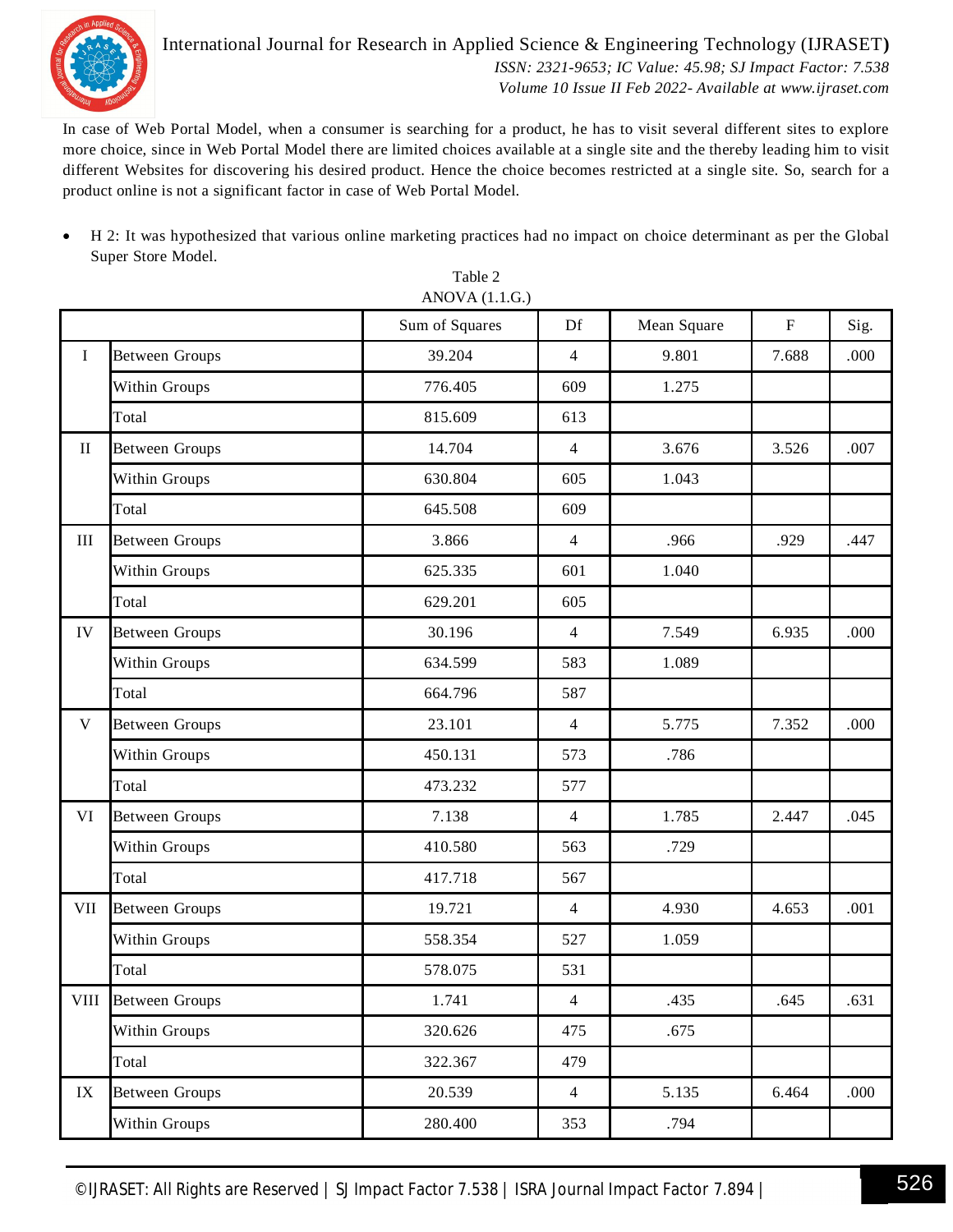

International Journal for Research in Applied Science & Engineering Technology (IJRASET**)**

 *ISSN: 2321-9653; IC Value: 45.98; SJ Impact Factor: 7.538 Volume 10 Issue II Feb 2022- Available at www.ijraset.com*

|              |                       | Sum of Squares | Df             | Mean Square | ${\bf F}$ | Sig. |
|--------------|-----------------------|----------------|----------------|-------------|-----------|------|
| $\rm I$      | <b>Between Groups</b> | 39.204         | $\overline{4}$ | 9.801       | 7.688     | .000 |
|              | Within Groups         | 776.405        | 609            | 1.275       |           |      |
|              | Total                 | 815.609        | 613            |             |           |      |
| $\mathbf{I}$ | <b>Between Groups</b> | 14.704         | $\overline{4}$ | 3.676       | 3.526     | .007 |
|              | Within Groups         | 630.804        | 605            | 1.043       |           |      |
|              | Total                 | 645.508        | 609            |             |           |      |
| $\rm III$    | <b>Between Groups</b> | 3.866          | $\overline{4}$ | .966        | .929      | .447 |
|              | Within Groups         | 625.335        | 601            | 1.040       |           |      |
|              | Total                 | 629.201        | 605            |             |           |      |
| IV           | <b>Between Groups</b> | 30.196         | $\overline{4}$ | 7.549       | 6.935     | .000 |
|              | Within Groups         | 634.599        | 583            | 1.089       |           |      |
|              | Total                 | 664.796        | 587            |             |           |      |
| $\mathbf V$  | <b>Between Groups</b> | 23.101         | $\overline{4}$ | 5.775       | 7.352     | .000 |
|              | Within Groups         | 450.131        | 573            | .786        |           |      |
|              | Total                 | 473.232        | 577            |             |           |      |
| VI           | <b>Between Groups</b> | 7.138          | $\overline{4}$ | 1.785       | 2.447     | .045 |
|              | Within Groups         | 410.580        | 563            | .729        |           |      |
|              | Total                 | 417.718        | 567            |             |           |      |
| <b>VII</b>   | <b>Between Groups</b> | 19.721         | $\overline{4}$ | 4.930       | 4.653     | .001 |
|              | Within Groups         | 558.354        | 527            | 1.059       |           |      |
|              | Total                 | 578.075        | 531            |             |           |      |
|              | VIII Between Groups   | 1.741          | 4              | .435        | .645      | .631 |
|              | Within Groups         | 320.626        | 475            | .675        |           |      |
|              | Total                 | 322.367        | 479            |             |           |      |
| IX           | <b>Between Groups</b> | 20.539         | $\overline{4}$ | 5.135       | 6.464     | .000 |
|              | Within Groups         | 280.400        | 353            | .794        |           |      |
|              | Total                 | 300.939        | 357            |             |           |      |

As per the given table, it was found that online marketing practices had a significant impact on choice in Web Portal Model, apart from Factor III and Factor VII where significance value comes out to be 0.447 and 0.631 respectively, which is more than .05. These factors relates to consumer buying behavior and security. Thus security in online marketing has no relation to choice determinant in Global Super Store Model. Similarly, consumer buying behavior in online marketing has no relation on choice determinant in Global Super Store Model.

Thus in case of Global Super Store Model, taking choice determinant, it was found out that choice of a customer is affected by various trends of online marketing practices.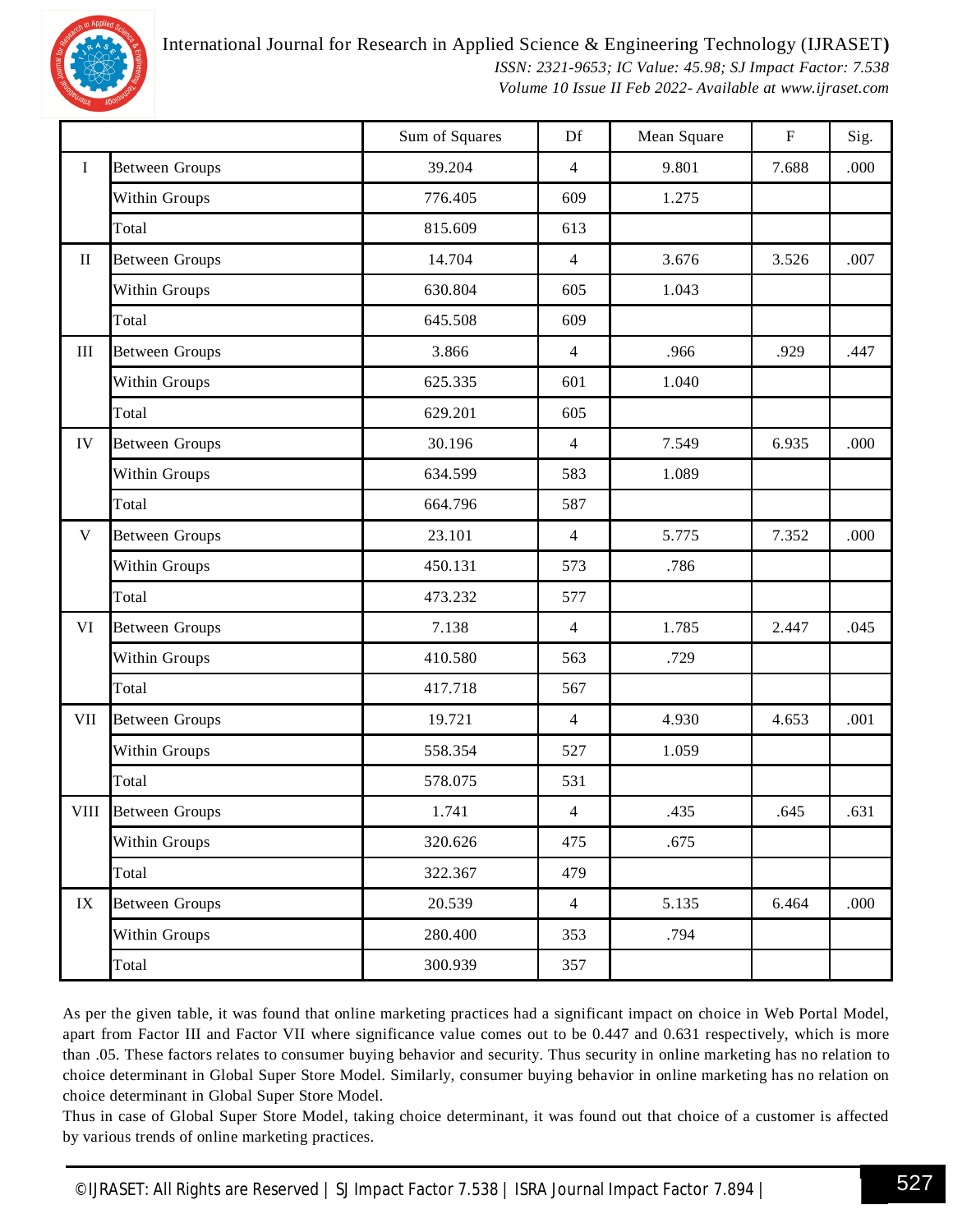

International Journal for Research in Applied Science & Engineering Technology (IJRASET**)**  *ISSN: 2321-9653; IC Value: 45.98; SJ Impact Factor: 7.538 Volume 10 Issue II Feb 2022- Available at www.ijraset.com*

These practices of online marketing include trends of online advertising, online targeted people, the difference in buying patterns of men and women, their attitudes and prior experience, and brand metrics and search of product online

Security, as an online marketing practice has no impact on choice in the hypothesized Global Super Store Model, because, as stated earlier, the Global Super Store Model was found to deliver greater security assurance to those who buy online. Online trust is the basic and essential element for building a relationship with customers. The trustworthiness of online buying relies on how much privacy and security can be provided in online buying. This is duly looked for in Global Super Store Model. This, in turn was also related to consumer buying behavior as, greater the security, the lesser is the contrast the Global Super Store Model offers a wide palate of choice for different consumers with different consumer buying behavior which can all be assimilated in the Global Super Store Model. So, there is no significant impact of these two factors in case of Global Super Store Model.

#### **IV. SUMMARY**

As Web Portal Model is a model that already exists and functions, there were certain prominent limitations that were pointed out in analysis above.

Global Super Store Model, being a proposed model will offer advancement in this area and will be more adaptable in bringing about the changes and fulfilling the lacuna that exist in Web Portal Model.

Hence, it can be well concluded that the hypothesis stands accepted that impact of online marketing practices will be more on Global Super Store Model in comparison to Web Portal Model.

#### **REFERENCES**

- [1] Ajzen, I. and Fishbein, M., "Understanding Attitude and Predicting Social Behavior." Prentice-Hall, Englewood Cliffs, NJ, 1980.
- [2] Alreck, P. and Settle, R. B., "Gender Effects on Internet, Catalogue and Store Shopping," Journal of Database Marketing Vol. 9, No. 2:150- 162, 2002.
- [3] Brown, M., Pope, N. and Voges, K., "Buying or Browsing? An Exploration of Shopping Orientations and Online Purchase Intention," European Journal of Marketing Vol. 37, No. 11/12: 1666- 1685, 2003.
- [4] Chang, M. K., Cheung, W. and Lai, V. S., "Literature Derived Reference Models for the Adoption of Online Shopping," Information & Management Vol. 42, 543-559, 2005.
- [5] Citrin, A. V., Sprott, D. E., Silverman, S. N. and Stem Jr, D. E., "Adoption of Internet Shopping: the Role of Consumer Innovativeness," Industrial Management & Data Systems Vol. 100, No. 7: 294-301, 2000.
- [6] Devaraj, S., Fan, M. and Kohli, R., "Antecedents of B2C Channel Satisfaction and Preference: Validating E-Commerce Metrics," Information Systems Research Vol. 13, No. 3: 316-334, 2002.
- [7] Goldsmith, R. E., "Explaining and Predicting Consumer Intension to Purchase Over the Internet: An Exploratory Study," Journal of Marketing Theory and Practice Vol. 10, No. 2: 22-28, 2002.
- [8] Hoffman, D. L. and Novak, T. P., "Marketing in Hypermedia Computer Mediated Environments: Conceptual Foundations," Journal of Marketing Vol. 60, 50-68, 1996.
- [9] Huang, W. Y., Schrank, H. and Dubinsky, A. J., "Effect of Brand Name on Consumers' Risk Perceptions of Online Shopping," Journal of Consumer Behavior Vol. 4, No. 1: 40-50, 2004.
- [10] Huang S. A. and Christopher. D. (2003), 'Planning an effective Internet retail store', Marketing Intelligence and Planning 21: 4, 230-238.
- [11] Jarvenpaa, S. L. and Todd, P. A., "Consumer Reactions To Electronic Shopping on the World Wide Web," International Journal of Electronic Commerce Vol. 2, 59-88, 1997.
- [12] Johnson, E. J., Moe, W. W., Fader, P. S., Bellman, S. and Lohse, G. L., "On the Depth and Dynamics of Online Search Behavior," Management Science Vol. 50, No. 3: 299-309, 2004.
- [13] Joines, J., Scherer, C. and Scheufele, D., "Exploring Motivations for Consumer Web Use and Their Implications for E-Commerce," Journal of Consumer Marketing Vol. 20, No. 2: 90-109, 2003.
- [14] Kim, J. and Park, J. (2005), 'A consumer shopping channel extension model: attitude shift toward the online store', Journal of Fashion Marketing and Management 9: 1, 106-121.
- [15] Korgaonkar, P. K. and Wolin, L. D., "A Multivariate Analysis of Web Usage," Journal of Advertising Research Vol. 39, No. 2: 53-68, 1999.
- [16] Kotler, P. and Armstrong, G. (2007) Principles of Marketing, (12th edn), Upper Saddle River, Prentice Hall.
- [17] Liao, Z. and Cheung, M. T., "Internet-Based E-Shopping and Consumer Attitudes an Empirical Study," Information & Management Vol. 38, No. 5: 299-306, 2001.
- [18] Lynch, P. D., Kent, R. J. and Srinivasan, S. S., "The Global Internet Shopper: Evidence From Shopping Tasks in Twelve Countries," Journal of Advertising Research Vol. 41, No. 3: 15-23, 2001.
- [19] Mathwick, C. and Rigdon, E., "Play, Flow, and the Online Search Experience," Journal of Consumer Research Vol. 31, 324-332, 2004.
- [20] Monsuwé, P. T., Dellaert, C. G. B. and Ruyter, K. (2004) 'What drives consumers to shop online? A literature review', International Journal of Service Industry Management 15: 1, 102 – 121.
- [21] Nysveen, H. and Pedersen, P., "An Exploratory Study of Customers' Perception of Company Web Sites offering Various Interactive Applications: Moderating Effects of Customers' Internet Experience," Decision Support Systems Vol. 37, No. 1: 137-150, 2004.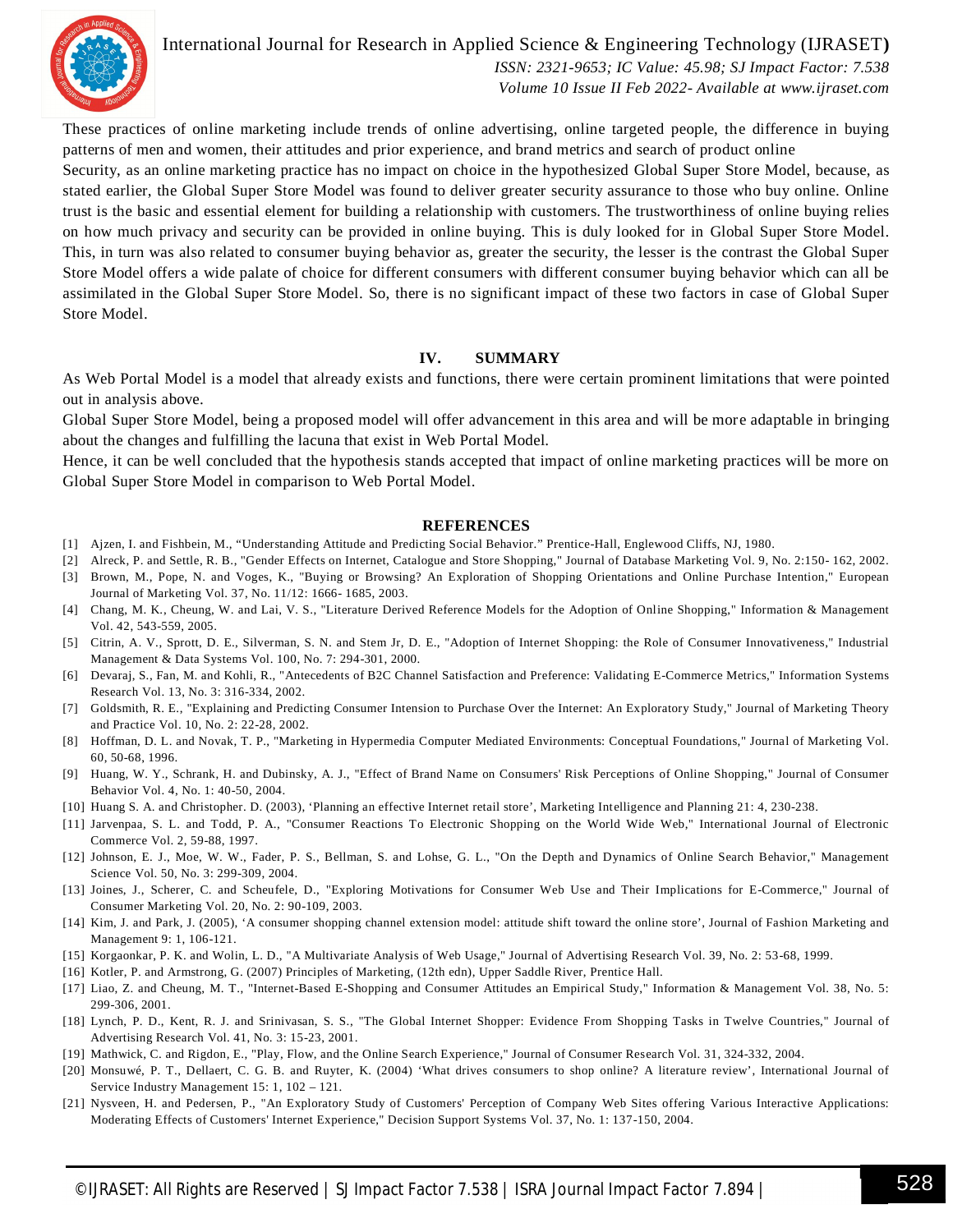

#### International Journal for Research in Applied Science & Engineering Technology (IJRASET**)**  *ISSN: 2321-9653; IC Value: 45.98; SJ Impact Factor: 7.538 Volume 10 Issue II Feb 2022- Available at www.ijraset.com*

- [22] O'keefe, R. M., Cole, M., Chau, P. Y. K., Massey, A., Montoya-Weiss, M. and Perry, M., "From the User Interface to the Consumer Interface: Results from a Global Experiment," International Journal of Human-Computer Studies Vol. 53, No. 4: 611-628, 2000.
- [23] Park, H. C. and Kim, G. Y. (2003), 'Identifying key factors affecting consumer purchase behaviour in an online shopping context', International Journal of Retail and Distribution Management 31: 1, 16-29.
- [24] Rodgers, S. and Harris, M., "Gender and E-Commerce: An Exploratory Study," Journal of Advertising Research Vol. 43, No. 3: 322-330, 2003.
- [25] Ruyter, K., Wetzels, M. and Kleijnen, M., "Customer Adoption of EService: An Experimental Study," International Journal of Service Industry Management Vol. 12, No. 2: 184-208, 2001.
- [26] Shiv, B. and Fredorikhin, A., "Heart and Mind in Conflict: the Interplay of Affect and Cognition in Consumer Decision Making," Journal of Consumer Research Vol. 26, 278-292, 1999.
- [27] Slyke, C. V., Comunale, C. L. and Belanger, F., "Gender Differences in Perceptions of Web-Based Shopping," Communications of the ACM Vol. 45, No. 7: 82-86, 2002.
- [28] Smith, D. A. and Rupp, T.W. (2003) 'Strategic online customer decision making: leveraging the transformational power of the Internet', Online Information Review 27: 6, 418 – 432.
- [29] Stone, G. P., "City and Urban Identification: Observations on the Social Psychology of City Life", American Journal of Sociology Vol. 60, 36- 45, 1954.
- [30] Susskind, A., "Electronic Commerce and World Wide Web Apprehensiveness: An Examination of Consumers' Perceptions of the World Wide Web," Journal of Computer-Mediated Communication, Vol. 9, No. 3, 2004.
- [31] Swaminathan, V., Lepkowska-White, E. and Rao, B. P., "Browsers or Buyers in Cyberspace? An Investigation of Factors Influencing Electronic Exchange," Journal of Computer-Mediated Communication, Vol. 5, No. 2, 1999.
- [32] William Zikmund, Barry Babin, Jon Carr 2012 Business & Economics, p. 315- 319. Wolfinbarger, M. and Gilly, M., "Shopping Online for Freedom, Control, and Fun," California Management Review Vol. 43, No. 2: 34-56, 2001.
- [33] Wu, S. (2003) 'The relationship between consumer characteristics and attitude toward online shopping', Marketing Intelligence and Planning, 21: 1, 37-44
- [34] Yang, B. and Lester, D., "Attitudes toward Buying Online," Cyber psychology & Behavior Vol. 7, No. 1: 85-92, 2004.
- [35] Zhou, L., Chiang, W. Y. and Zhang, D., "Discovering Rules for Predicting Customers' Attitude Toward Internet Retailers," Journal of Electronic Commerce Research Vol. 5, No. 4: 228-238, 2004.